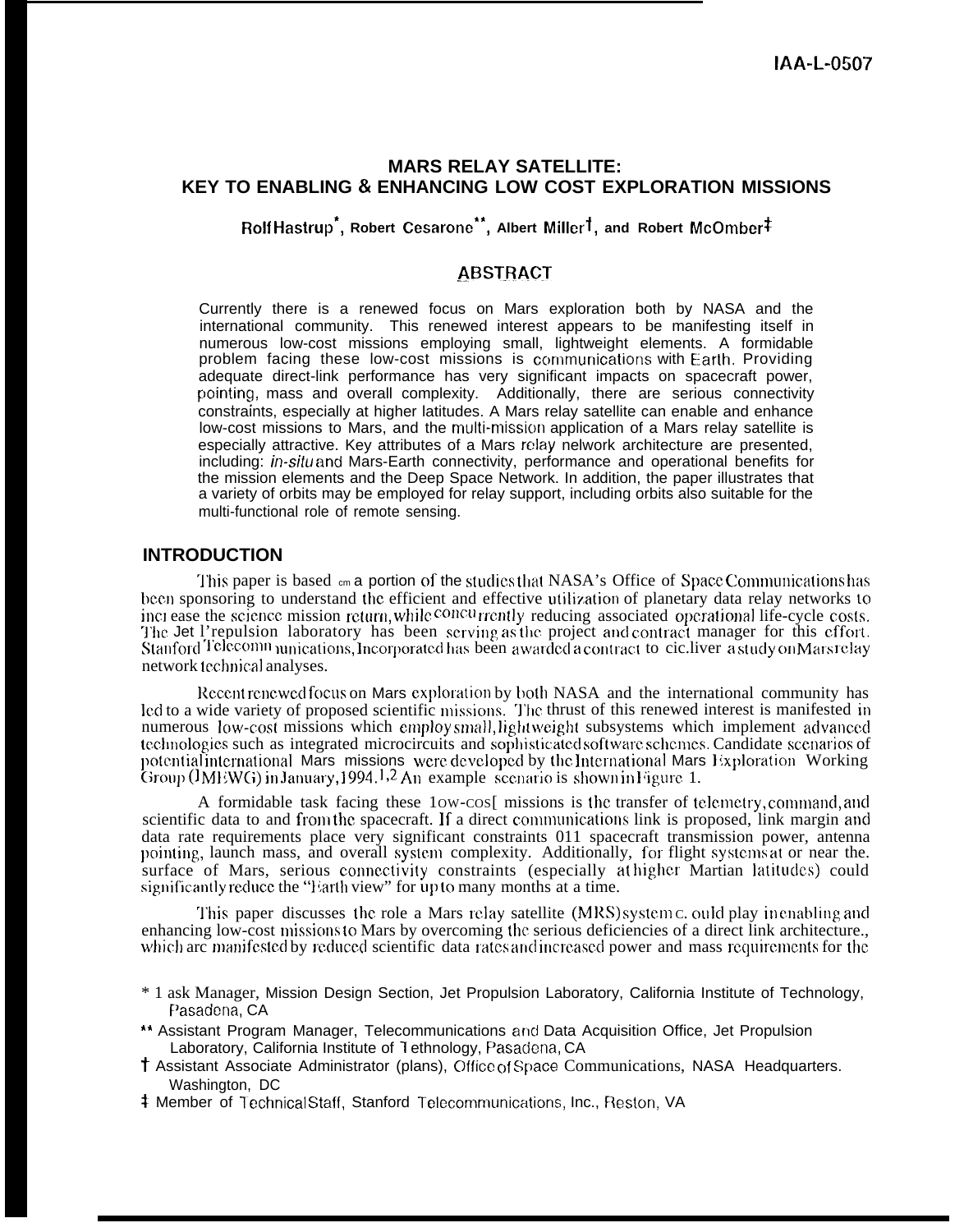scientific payload. The potential for a series of concurrent low-cost Mars exploration missions makes the multi-mission application of a Mars relay satellite. infrastructure especially attractive. Based on recent<br>studies by NASA, arepresentative set of kycharacteristics has been compiled, and is summarized in<br>Table 1, for pote bounds for the concept development and tradeoff analyses which are discussed in this paper,



Figure 1. Example Mars Mission Set Scenario (I MEWG)

|  |  |  | Table 1. Potential Supported Mission Element Characteristics |  |
|--|--|--|--------------------------------------------------------------|--|
|--|--|--|--------------------------------------------------------------|--|

|                                              | <b>Full Science</b><br>Lander                                            | Geoscience<br>Lander and/<br>or Rover           | Mini-Met<br>Lander  | <b>Balloon</b>                             | Penet rat or                |
|----------------------------------------------|--------------------------------------------------------------------------|-------------------------------------------------|---------------------|--------------------------------------------|-----------------------------|
| Science<br><b>Instrumentation</b>            | Seismology<br>Geoscience <sup>(1)</sup><br>(Incl. µrover)<br>Meteorology | Geoscience (1)<br>(Incl. µrover)<br>Meteorology | Meteorology<br>only | Meteorology<br>Imaging and<br>spectrometry | Meteorology<br>Geochemistry |
| 1 <i>i</i> fetime at Mars                    | $2$ to 6 yr                                                              | 1 to 121110                                     | $2$ to 6 yr         | 1 to 121110                                | 1 to 24 mo                  |
| Frequency of MRS<br>contacts<br>(per lander) | $-1/501$ (2)                                                             | $-1/501$                                        | $-1/m0(3)$          | $-1/s01$                                   | $-1/501$                    |
| 1 ) atareturn volume<br>(per lander)         | $10$ Mb/sol                                                              | 1 Mb/sol                                        | 1 Mb/mo             | 1 M b/sol                                  | 1 Mb/sol                    |
| <b>Command volume</b><br>(per lander)        | 1 kb/sol                                                                 | 1 kb/sol                                        | $<100$ b/sol        | 200 b/sol                                  | $200$ b/sol                 |

1) Geoscience includes: imaging, spectrometry, and chemical analysis

 $2)$  sol = Mars day (24.6 hr)

 $(3)$  Mini-methas limited power and utilizes infrequent communication periods

In the following paragraphs, the communications issues for Mars missions using a directlink with an Earth-based network are described. The comparable issues are discussed for a Mars relay network concept. The paper concludes with the presentation of possible additional functions which could be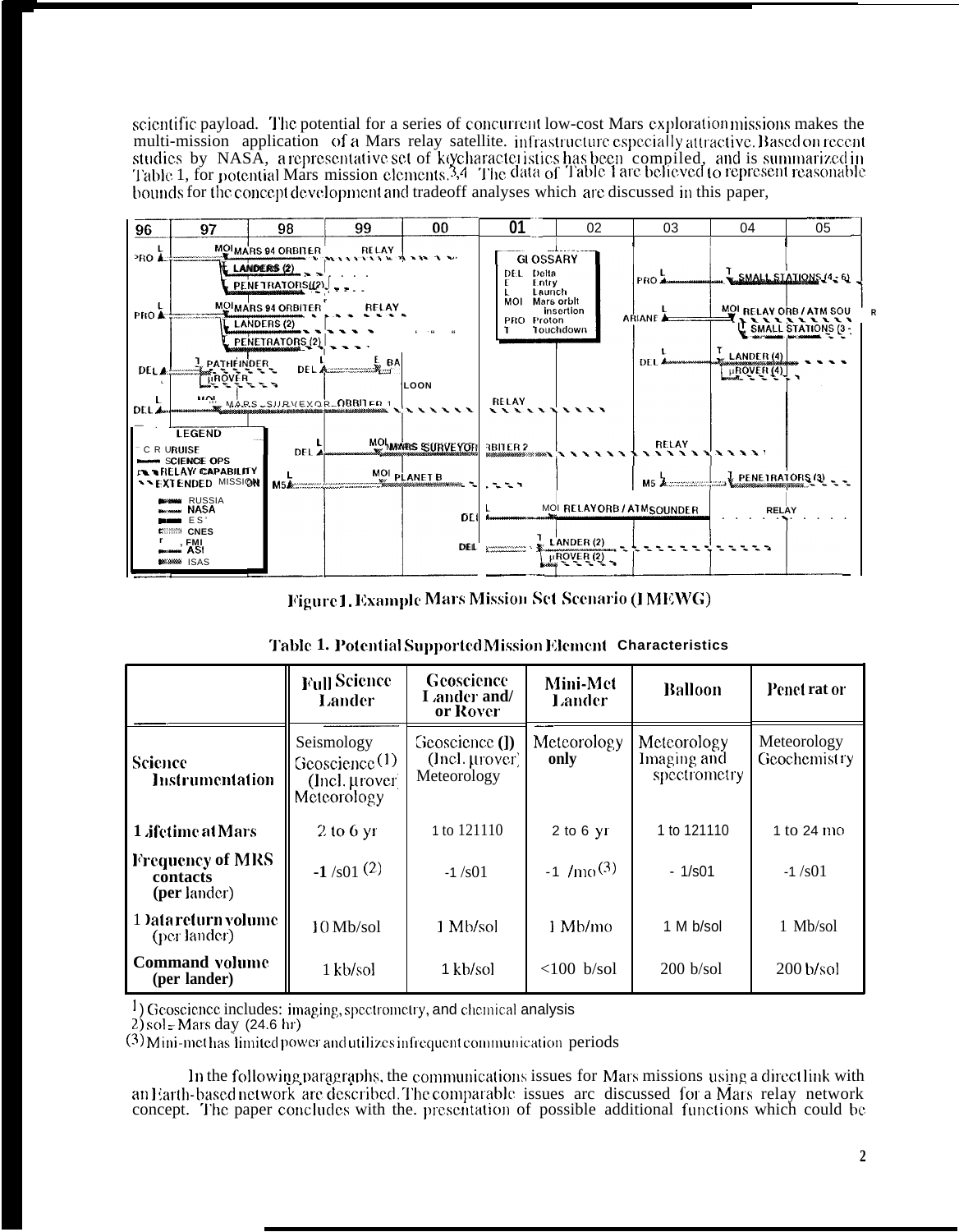pcrforlncd on the relay platform, and conclusions relative to the advantages and disadvantages of using a Mars relay nctwork to enable low-cost exploration missions.

## **DIRECT-LINK COMMUNICATIONS ISSUES**

The reliance on direct-link communications between individual exploration mission elements at Mars and (he. ground antennas at Earth involves several potential constraints, which could significantly reduce science data return. These include connectivity constraints, telecommunications performance, and operations complexit y. Each of these is briefly outlined below.

## **Connectivity Constraints**

Mars' relational axis is inclined 25° from the ecliptic causing polar regions of Mars' surface to bc out of view from Barth for many months at a time. This connectivity constraint is illustrated in Figure 2, for which an elevation mask of  $20^{\circ}$  is assumed for an element on Mars' surface. These connectivity constraints prc.sent particular limitations for direct-link polar exploration missions and global network missions involving high latitude stations. Note that loss of contact alternates between the North and South polar regions over the I larth-Mars synodic period of about 25 months.



**V'igurc** 2. **Mars-l;arth Conncdivity Constraints**

## **I )irect-Link Performance**

The required performance for direct transmission from Mars at a specified data rate depends on the Mars-Harth range, radiated (RH) power, antenna gain of the transmitting and receiving stations, and the radio frequency band employed,

Figure 2 also depicts the variation of Mars-Earth range over the several synodic periods. Also shown are typical arrival windows for mission launch opportunities based on modest launch energy and arrival velocities  $(C3 \le 13 \text{ km}^2/\text{s}^2$ , arrival  $V_{\infty} \le 8 \text{ km/s}$ . Typically, arrival is seen to occur after Mars-Earth closest approach, with communications range increasing as the mission progresses. Note that no arrival period is shown for 2005-06 because both the t ypc 1 and II trajectories for that opportunist y require very high launch energy  $(C3 > 15 \text{ km}^2/\text{s}^2)$ .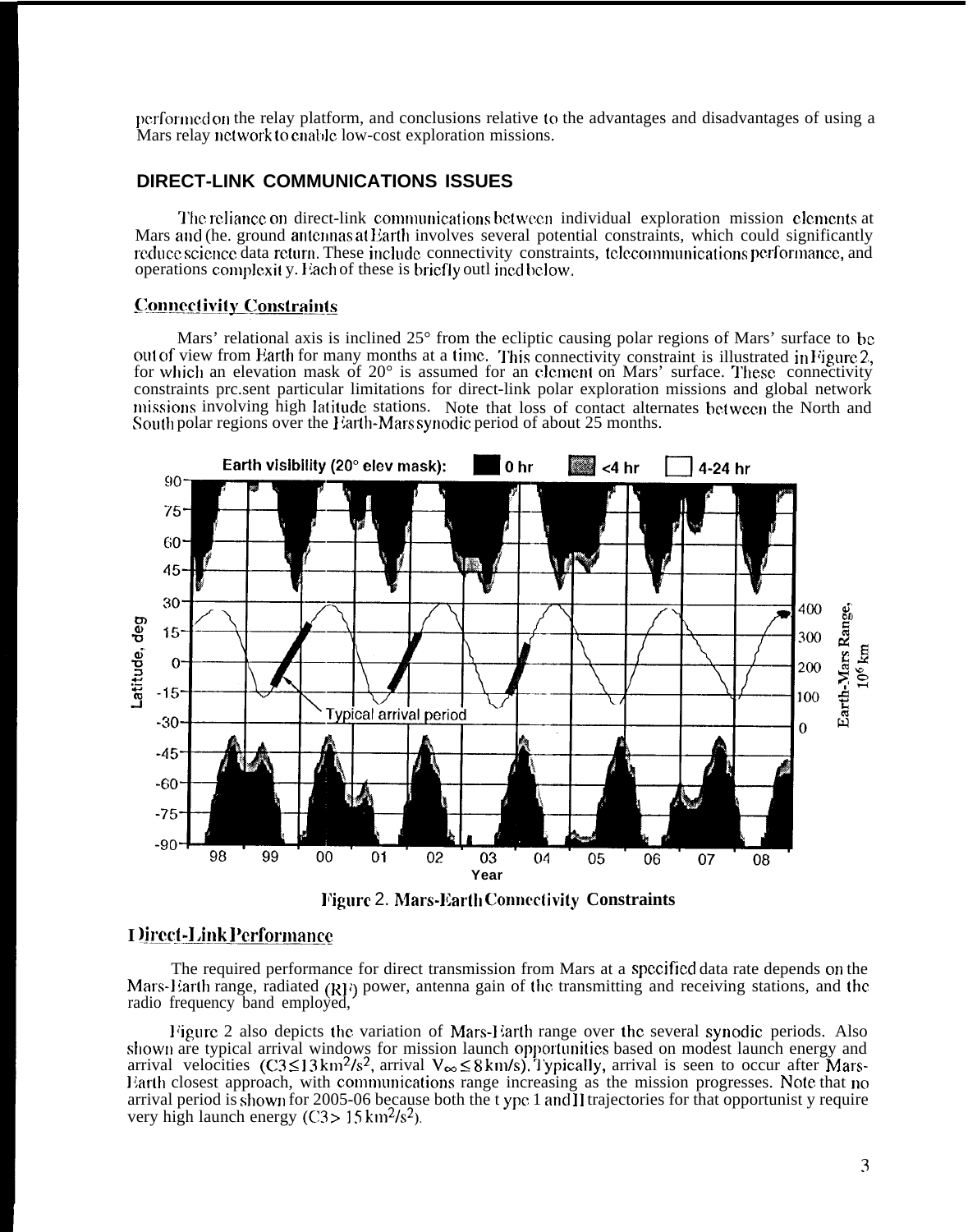performed on the relay platform, and conclusions relative to the advantages and disadvantages of using a Mars relay network to enable 1ow-cost exploration missions.

## **DIRECT-LINK COMMUNICATIONS ISSUES**

The reliance on direct-link communications between individual exploration mission elements at Mars and the ground antennas at Earth involves several potential constraints, which could significantly reduce science data return. These include connectivity constraints, telecommunications performance, and operations complexity. Each of these is briefly outlined below.

#### **Connectivity Constraints**

Mars' rotational axis is inc.line.d 25° from the ecliptic causing polar regions of Mars' surface to be out of view from Earth for many months at a time. This connectivity constraint is illustrated in Figure 2, for which an elevation mask of  $20^{\circ}$  is assumed for an element on Mars' surface. These connectivity constrains present particular limitations for direct-link polar exploration missions and global network missions involving high latitude stations. Note that loss of contact alternates between the North and South polar regions over the Earth-Marssynodic period of about 25 months.



**Figure 2. Mars-Earth Connectivity Constraints** 

### **Direct-Link Performance**

The required performance for direct transmission from *I*Mars at a specified data rate depends on the Mars-1 larth range, radiated (RF) power, antenna gain of the transmitting and receiving stations, and the radio frequency band employed.

Figure 2 also depicts the variation of Mars-Earth range over the several synodic periods. Also shown arc typical arrival windows for mission launch opportunities based on modest launch energy and arrival velocities  $(C3 \le 13 \text{ km}^2/\text{s}^2)$ , arrival  $V_\infty \le 8 \text{ km/s}$ ). Typically, al-rival is seen to occur after Mars-Earthcloscs1 approach, with communications range increasing as the mission progresses. Note that no arrival period is shown for 2005-06 because both the type I and II trajectories for that opportunist y require very high launchenergy  $(C3>15 \text{ km}^2/\text{s}^2)$ .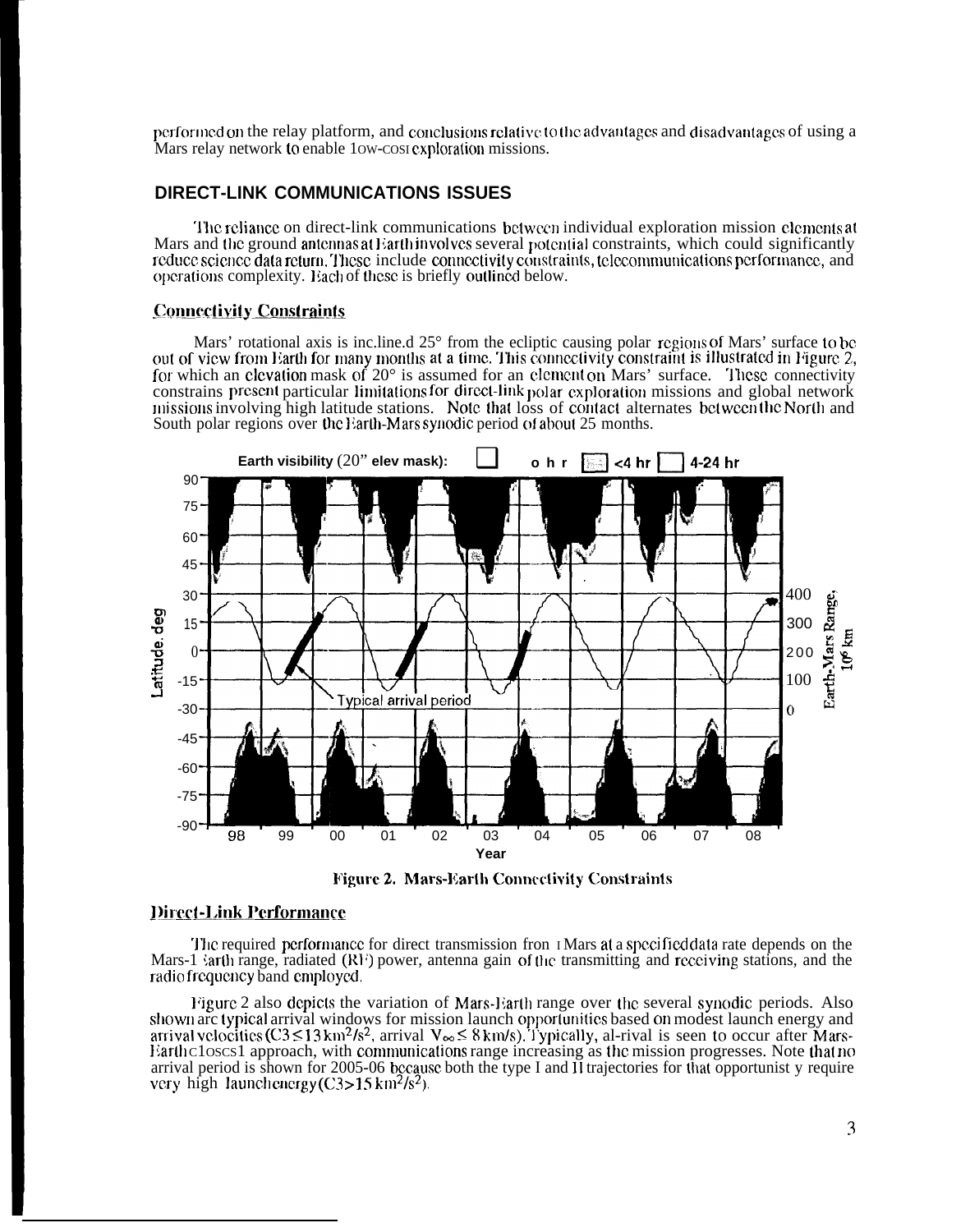A represent ative portion of the Mars-1 larth direct link performance trade space is shown in l'igure 3. Transmit  $\dot{R}I$  i power vs antenna gain arc depicted for selected values of data rates and range. Antenna pointing accuracy for a fixed 1-dB pointing loss is also shown (dashed line). The data of I igure 3 are based on X band and a 34-m high efficiency (HEF) Deep Space Nctwork receiving antenna. Use of a 70m 1 >SN antenna would provide approximatel y 6-dB improvement, 01 four times the data rate compared with a 34-m antenna. However, design for usc of the 70-III antennas should on] y be considered for short (CI In covcragc (or contingency operations) during critical events bccausc of limited availability. 'lhc Mars Pathfinder design point (13 W RF power, 24.9 dB boresight antenna gain) is indicated in Figure 3 for reference. Mars Pathfinder dots plan to make limited usc of the 70-111 antenna subnet for the critical landing and post-landing sequences.



**ligure 3. Mars-Earth Direct I ink Performance Parameters (X band)** 

S band has been used for earlier Mars missions (e.g., Mariner 71 and Viking); however, X band provides approximately 11-dB improvement in link performance relative (o S band, but X band requires a factor of 3 to 4 improvement in pointing accuracy to achieve this benefit. Ka-band downlink capability may be available in the future, and could provide 3-to 6-dB improvement over X band.

 $1$ 'or X band, the communications input power can be expected to be about three times the transmit  $R1$  power indicated in Figure 3.

As indicated in Figure 3, even for missions with low data rates (- 100 b/s), usc of a direct link with rcasonable power levels requires that the transmitting antenna be designed (o be pointed (either mcchanically or clectronically), which is an additional chal lenge when in the harsh environment of Mars' surface.

### **Direct-Link Operations**

As indicated above, dircct-link communications cntails the operations burden of ensuring continued proper pointing of the antenna toward Earth. In addition, the power required to support direct-link conmmnications typically is significant enough thal it must bc carefully accounlcd for in conducting spacecraft activities.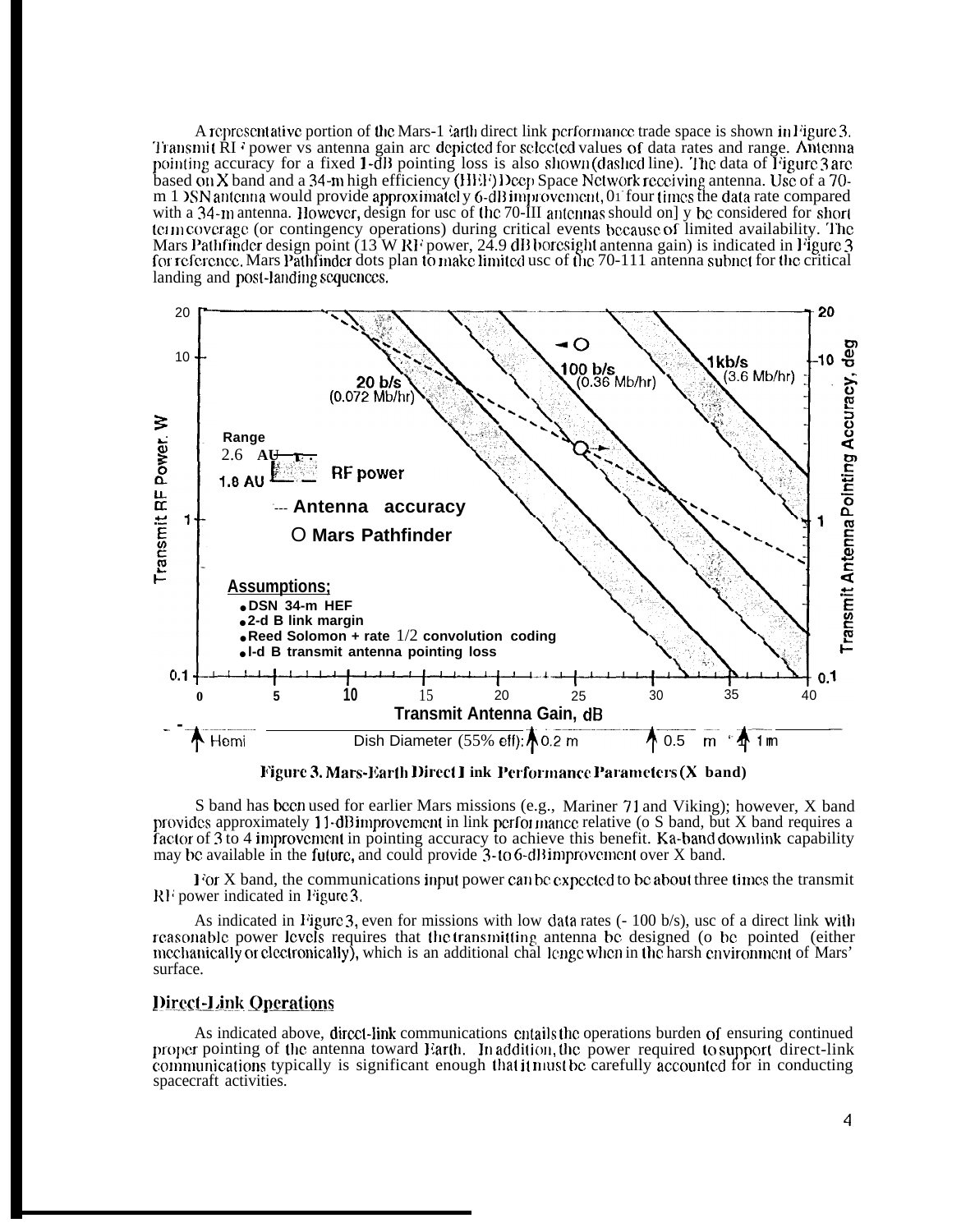Mars-Earth direct-link communications requires that Earth-tracking stations be scheduled to support each transmitting element. For multiple elements distributed over Mars' longitude, as in the case of a science network, (his can result in substantial) and tracking, operations. In addition, critical activities and marginal pet formance could result in appreciable demands on the 70-mDSN subnet.

### ENABLING AND ENHANCING ATTRIBUTES OF A RELAY NETWORK

#### Connectivity Benefits

Utilization of a Mars relay network can extend the, regions of potential lander operations to the entire surface of Mars. Also, the MRS orbit can be tailored to enhance mission operations by ensuring contact with mission elements at desired times relative to the Mars day/night cycle.5 End-to-end connectivity between the landers and Earth depends on both *in-situ* landers-MRS connectivity and MIIS-1 larth connectivity. By operating the MRS in a store-and-forwarci mode rather than a simple bent-pipe mode, the landers-MRS and MRS-Earth communications links become independent processes that can each be optimized for best overal I mission performance.

 $In-situ$  connectivity from a lander to the MRS depends on both the lander position and the parameters of the MRS orbit (e.g., eccentricity, altitude, and inclination). In general, circular MRS orbits ensure greater uniformity of surface. coverage with longer lander contact times provided by the higher altitude orbits. Figure 4 provides a comparison of contact time landers could expect for selected MRS orbit types. For each MRS orbit type, the figure illustrates minimum achieved contact over one sol to any surface point either across the entire surface of Mars or within the  $\pm$  45° latitude band. As indicated, not all orbits examined guarantee contact to all points on the surface of Mars each sol. Such gaps incoverage can significantly impact data storage requirements for landers as well as slow the operations for elements (such as surface rovers) requiring commands from Earth in fact, for optimum rover operations, multiple MRS contacts per sol arc desirable to enable timely cycles consisting of rover data return, Earth-based analysis, and commanding from Earth.<sup>6</sup> Many of the circular, sun-synchronous orbits listed in the figure provide such multiple contacts to every location on the surface' of Mars.



Figure 4. Surface Coverage Capability of Various Orbit Types

Table 2 illustrates the average, contact time and number of contacts per solachieved at various latitudes for several of the circular, sun-synchronous orbits under examination. The table confirms the multiple contacts per sol attainable with the 22- and 50-revolution per 5-sol orbits. The orbit planned for the Mars Observer (MO) mission is optimized for planetary imaging and clocs not guarantee contact to each point on the surface. of Mars each sol but, over a 2-sol period, contact to any surface location on Mars is assured. While not optimum from a relay contact time and operations perspective, the MO orbit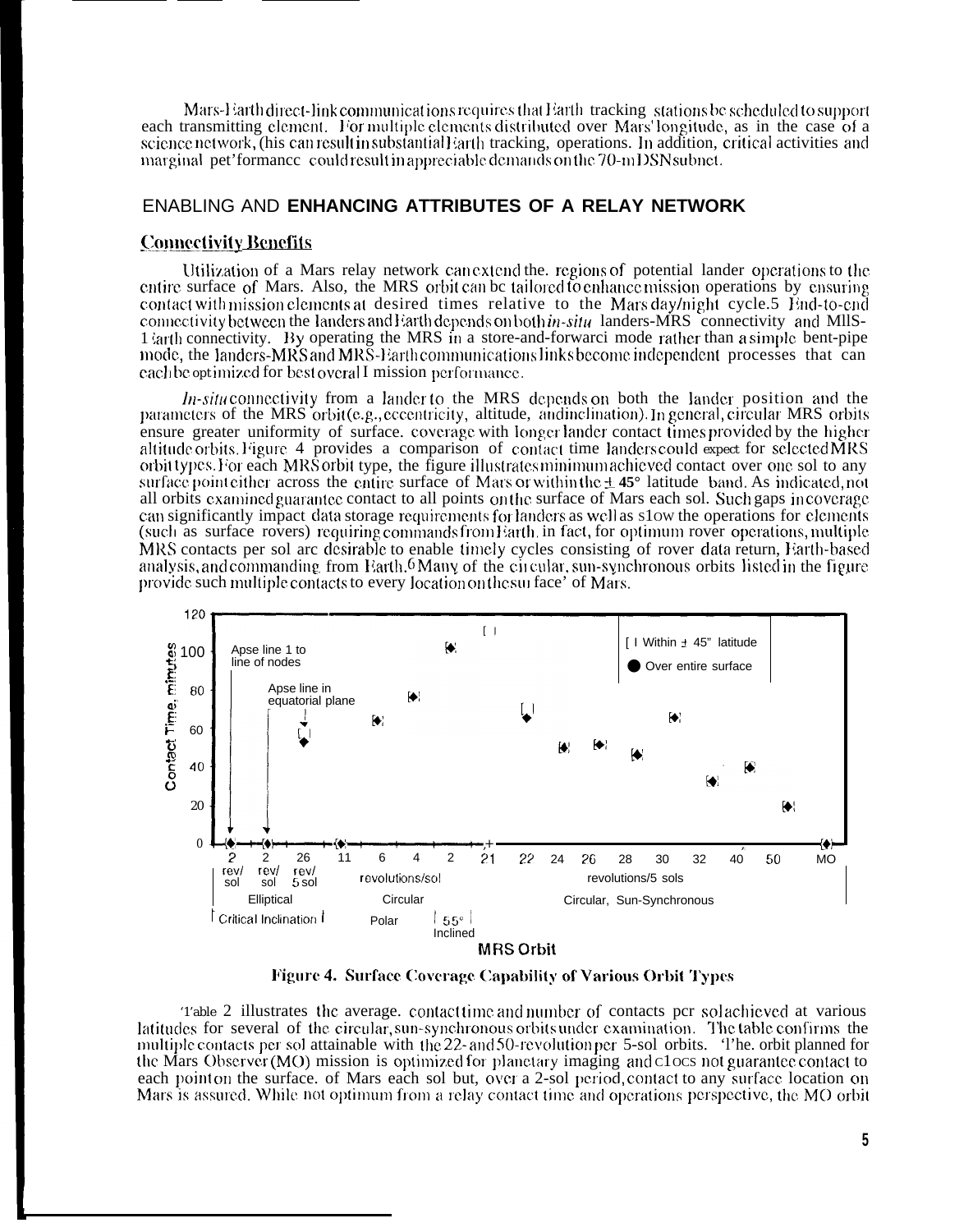may provide a good compromise between the aced for planetary imaging and data collection from a few landers on the surface of Mars.

| <b>Orbit Type</b><br>(Sun Synchronous)         | Minimum Contact Time/sol,  <br>Averagedover 5 sols<br>(Lander at $O^{1.}$ , 45°, 90°) | Contacts per sol<br>$(1 \text{ ander at } 0^{\circ}, 45^{\circ}, 90^{\circ})$ |  |  |
|------------------------------------------------|---------------------------------------------------------------------------------------|-------------------------------------------------------------------------------|--|--|
| <b>MO/Mars Global</b><br><b>Surveyor Orbit</b> | $4 \text{ mio}, 5 \text{ min}, 75 \text{ min}$                                        | 1 per 2 sols, 1, 12                                                           |  |  |
| <b>SO Revolution/5sol</b><br>Orbit             | 20,35, 140                                                                            | $2-3, 2-4, 10$                                                                |  |  |
| 22 Revolution/5 sol<br>Orbit                   | 130, 165,90                                                                           | 2-4, 34, 4-5                                                                  |  |  |

| Table 2. Communications Coverage Characteristics for Sclected Sun-Synchronous Orbits |  |  |  |
|--------------------------------------------------------------------------------------|--|--|--|
|                                                                                      |  |  |  |

C:o])l)cc[ivityt)ctwc.et) the MRS and Earth is primarily limited by the frequency of occultations of the MRS-to-Earth link by Mars. In general, very low-altitude MRS orbits will experience some occultation each sol as the orbiter passes behind Mars as seen from the Earth. These outages do not prevent data collection by the orbiters as long as the store-and-forward capability described above is implemented; however, the outages do restrict the times at which data return to the Earth by the MRS can occur. Link occultations can be minimized or eliminated by using a circular, sun-synchronous orbit of sufficient altitude and having an ascending, node properly aligned with the day/night terminator on Mars. Such orbits, completing between 22 and 50 revolutions over a 5-sol period, maximize operational flexibility by greatly reducing constraints on MRS-Earth communications opportunities.

An additional factor impacting connectivity between the Mars and Earth is intervention of the sun. Near superior conjunction, communications between the. Mars and Earth may not be possible for from<br>several days up to a week due to blockage/interference by the sun. The length of outage depends on the communications frequency, with shorter outages occurring for the higher frequencies.

#### **Surface Element Performance Benefits**

Very dramatic relaxation of the surface clement communications system performance requirements is possible by the use of a Mars relay network and elimination of the Mars-Harth direct link. The communications range from landers to an MRS will be a factor of 20,000 to 200,000 time.s smaller, compared to the, maximum Mars-Earth range of -2.6 AU. Since achievable data rate varies as the square of communications range, the impact of this decrease in range on the lander implementation can be quite significant. While these performance differences impact both the forward and return communications paths, the. return path, with its higher data rates and constraints  $\circ$  available 1 IRP (effective isotropic radiated power), tends to drive the implementation, and is the subject of the discussions below.

Considering the lander-to-MI~S link, Figure 5 shows the lander transmitted RF (radio frequency) power needed to assure data return of 10 Mb/sol, averaged over a 5-sol period, for a lander anywhere on the surface of Mars. The figure includes results for several circular, sun-synchronous orbits having ground tracks that repeat after 5 sols as well as the originally planned MO orbit. At UHF, it is possible to attain an ave rage data return of 10 Mb/sol/lander using less than 0.5 W of lander RF power even though simple low-gain hemispherical or omnidirectional antennas are used on both the MRS and the landers. At S band, significantly more power is required for the landers even if a higher gain antenna is used on the MRS. In the figure, the MRS antenna for S band has been sized to provide. cove rage to all lander locations which see the MRS at an elevation angle greater than 30°. For lower altitudes, it is the decrease in MRS antenna size (to provide increased beam width) that results in worse. performance for these cases.

Table 3 compares lander communications requirements using a relay link (from Figure 5) to the direct-to-llartb link requirements at a Mars-] larth range. of 1.88 AU. Note that the significant increase in required lander power and the high-gain lander antenna needed for direct-to-}; arth communications both tend to increase, the amount of mass that must be delivered to the surface of Mars. Additionally, the requirement for antenna steering when 110 MRS is present has significant implementation and operations impacts. Finally, note that the 1.88 AU range used in the table is the median Mars-to-1 larth distance.; to maintain communications performance at a range of -2.6 AU, a lander using direct communications to Earth requires approximately twice the listed power levels.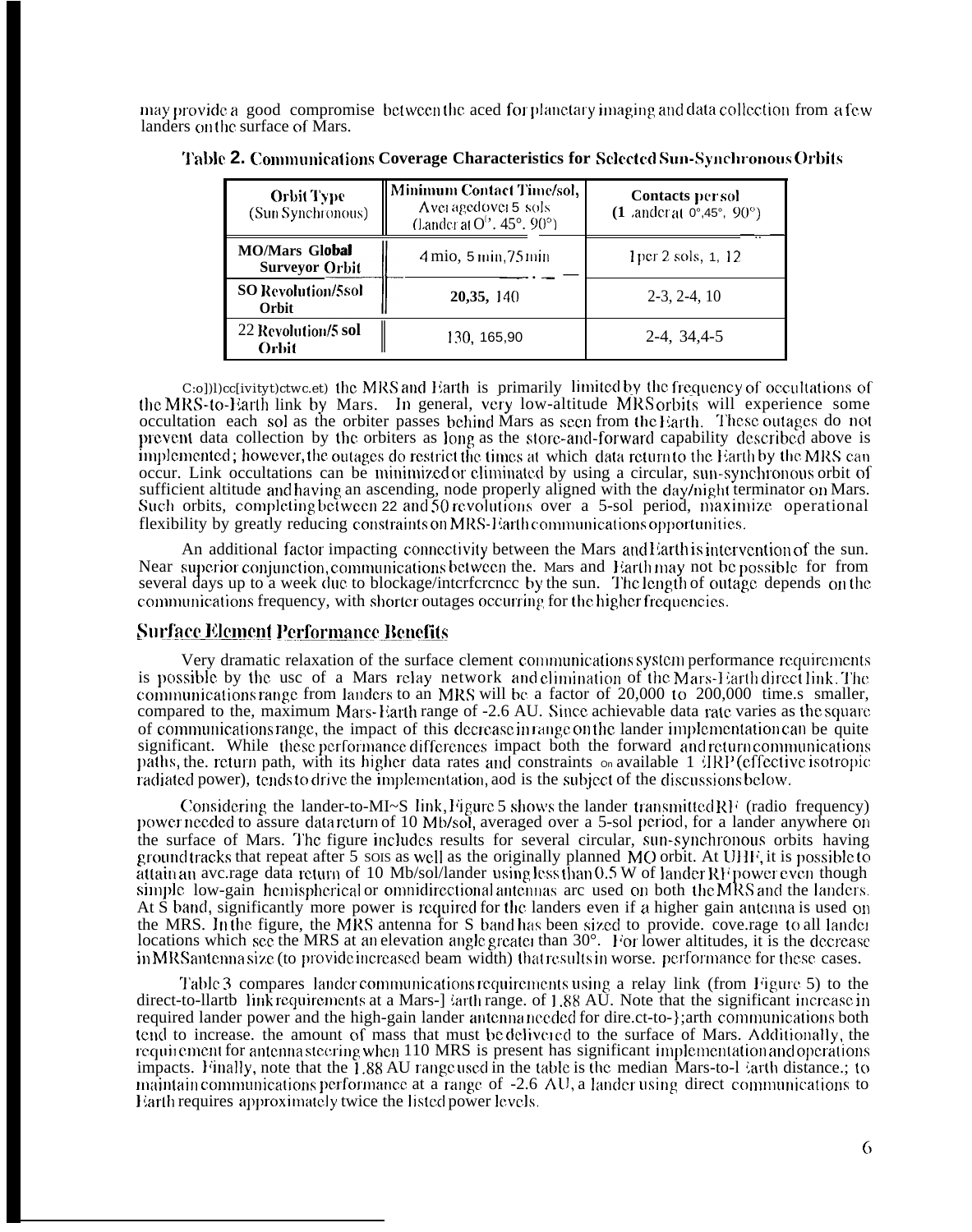

Figure 5. Required Surface Element-Tran smit Power for Data Return via Relay Link

Table 3. Relay vs Direct-to-Earth Lander Telecommu nications Performance Co parison

| Parameter                     | Relay                  | Direct to Earth                  |
|-------------------------------|------------------------|----------------------------------|
| $\mathbb{R}^n$ transmit power | $<$ 0.5 W (UHF)        | $-5.5$ W $(X$ band)              |
| Transmitter input power       | $-1$ w                 | $\sim$ 1.5 W                     |
| Antenna                       | Hemispherical coverage | $()$ .2-m dish                   |
| Antenna pointing              | <b>None</b>            | $-4^{\circ}$ accuracy (to Earth) |
| ∎Data return volume           | 10 Mb/sol              | $2.88$ Mb/sol $(8-hr)$ Dins)     |

The link from the MR S back to Barth must carry the return science data from all mission elements. Based on the mission model presented earlier, the aggregate data quantity per sol which must be returned to Earth has been estimated to peak at -125 Mb/sol around the year 2004. Using the MRS and DSN parameters given below in q'able 4, this data can be returned to Earth at a data rate. of 4.4 kb/s in a single 8-hour DSN communications pass. For the direct-to-Earth communications implementation described earlier, an individual lander can return a significant amount of data to the DSN in 8 hours, but the total 1 DSN service time needed by all landers is much greater. For example, with multiple landers globally dispersed on the surface of Mars, the direct-to-liar(h link contacts to the DSN can occur throughout the day so coat in uous support from the 1 DSN may be required.

Table 4: Sample MRS-to-Earth Link Parameters

| Frequency band                 | X band                                                   |
|--------------------------------|----------------------------------------------------------|
| MRS antenna                    | 1.25 m dish                                              |
| MRS RF transmit power          | 10 W                                                     |
| <b>DSN</b> antenna             | $-34$ -m (HHF                                            |
| Modulation                     | BPSK                                                     |
| Coding                         | Concatenated Reed-Solomon<br>& convolutional (rate $1/2$ |
| Achievable data rate           | $4.4$ kb/s                                               |
| <b>Achieved bit error rate</b> | $10-6$ with 2-dB margin<br>k٤                            |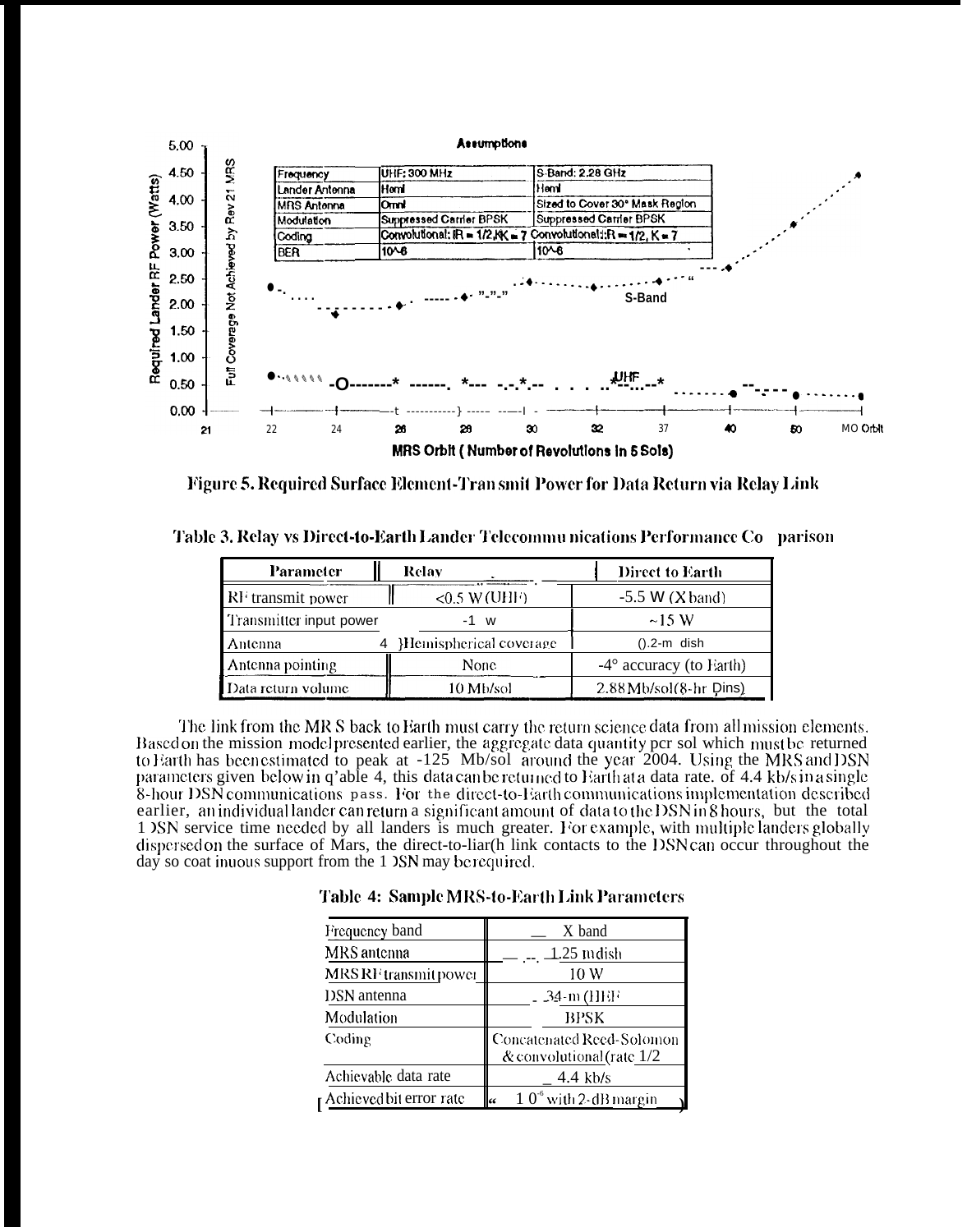#### **Integrated Radio Metrics for Navigation**

An MRS can also provide lander position determination through the use of radio metric data collected during communications opportunities with the landers. By taking Doppler and range measurements cm the lander return link signals, lander positions relative to Mars can be computed. The resultant accuracy depends on whether or not the landers implement a coherent turn-around capability (e.g., transmit a carrier coherently related to the carrier sent by the MRS) but, using multiple communications opportunities, estimates of absolute lander position are possible with accuracies of  $\leq 2$  km(1 $\sigma$ ) 7. Once lander positions have been determined, the MRS can usc in-situ radio metric measurements to autonomously establish its own orbit ophemeris. Such autonomous navigation can be one significant factor in reducing overall systems operations complexity, which is further discussed in the paragraphs below.

## **Automated in-situ link operations**

Design of the *in-s itu* operations concept used by the MRS for communications with the landers must take into account the needs of the landers as well as IL and the based operations. The key considerations for the landers are assurance of command reception and science data return while maintaining low operational complexity. Autonomous in-situ command and data collection operation s between the MRS and landers are desired to reduce the }iarth-based operations. Additionally, the operations concept must take into account the existence of both relatively capable full science landers with high data volume requirements, and mini-met landers having small amounts of returndata but facing significant power restrictions.

A relatively simple operations concept has been defined that meets these various requirements. The MRS continuously broadcasts a single forward link (command) channel containing commands unique to each lander as well as data (such as MRS ephemeris and return link channel status) shared by all landers. 1 ligher capability landers can leave their receiver on continuously - using the MRS forward link channel as the signal to initiate communications. For mini-met stations that do not have sufficient power for cent inuous receiver operation, the MRS ephemeris can be used by the landers to predict the approximate MRS communications opportunities, thus minimizing the lander receiver "on" t i me needed to verify MRS presence. Once MRS presence has been detected, the lander begins to transmit an acquisition sequence into a previously assigned MRS receive channel.

Because of the potentially large number of landers on the surface of Mars, the MRS design includes multiple (up 10 eight) receiver channels that arc active at all times. Once a signal from a lander has been acquired, the MRS sends a message on the command link indicating readiness to receive the lander science data. On reception of this message, the lander initiates science data transmission, continuing until all stored data has been returned, or until loss of the communications link occurs. Loss of the communications link can occur at either the MRS or lander receiver. If the MRS receiver loses lock, a channel status message on the MRS command link is used to tell the lander to terminate transmission. Loss of the MRS command link by the lander also terminates communications.

### POTENTIAL NON-RELAY SUPPORT FUNCTIONS

The Mars relay function can be combined with other objectives in a multi-functional spacecraft. These functions include serving as a platform for remote sensing science and serving as a carrier for delivery of mission elements to Mars.

## **Remote Sensing Platform**

As has been shown above, a remote sensing mapping orbit (e.g., the Mars Observer orbit) can provide acceptable global relay support Furthermore, remote sensing pointing requirements are very compatible with relay antenna pointing needs. Mars Observer is an excellent example of this, in that a Mars balloon relay package was included as part of the. nadir-pointed payload. <sup>8</sup>

NASA's FY95 budge.(submittal includes funding for an aggressive Mars exploration program. The preliminary program requirements document 9 calls for a "Mars Surveyor Program, consisting of orbiters and landers to be launche opportunity."It also specifics that "all orbiters should early a relay link which is compatible with all US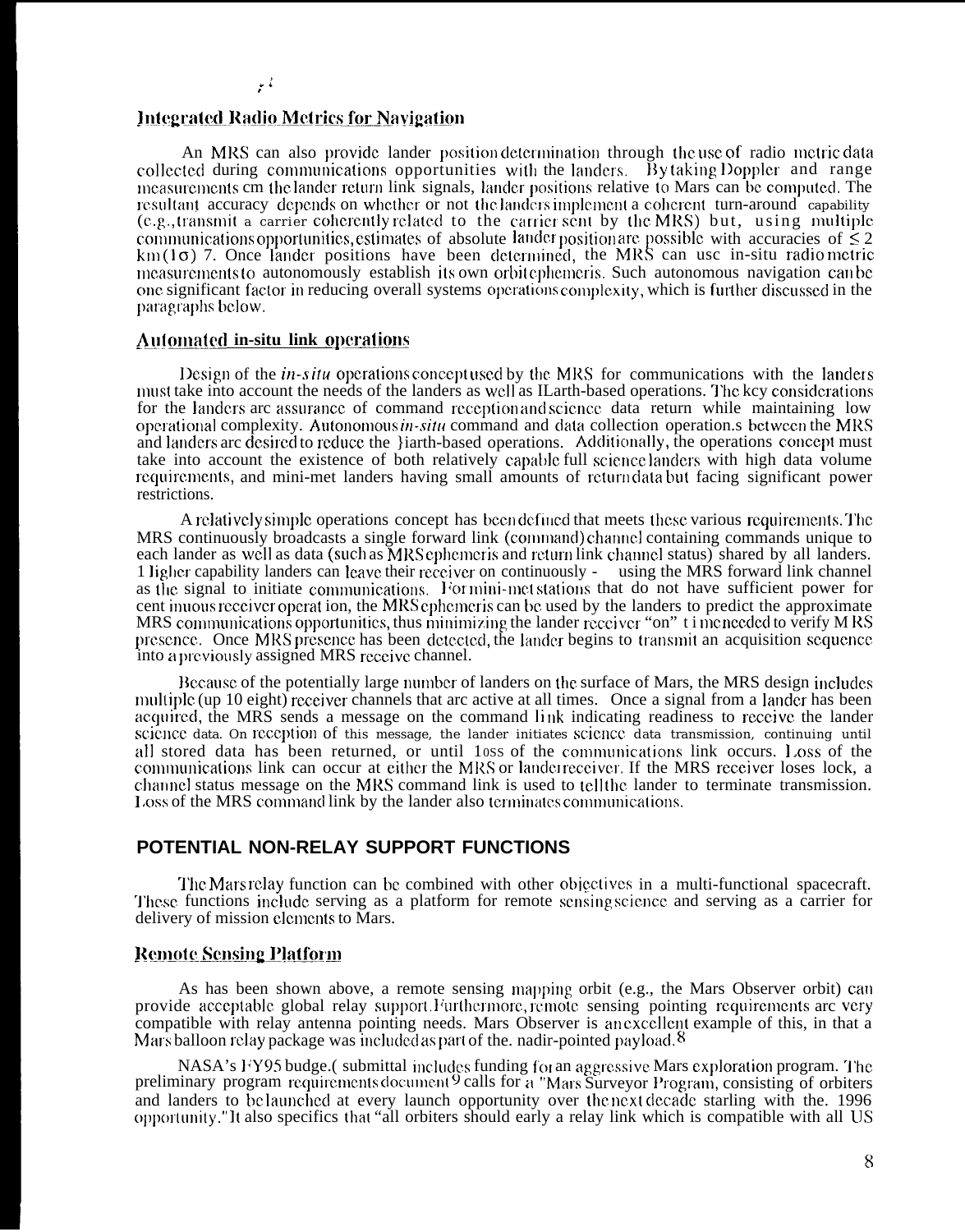landers as well as international landers." The request for proposal for the first orbiter-specifics at least 5 years ol-bits] life in order to provide a relay support resource beyond the 2-year period of prime remote sensing science operations.  $10$ 

A relay satellite supporting a network of globally distributed meteorology stations on the surface, can play an additional role by carrying an atmospheric sounder instrument. The atmospheric sounder would provide global profiles of atmospheric data as an important complement to the concurrent sul-face meteorology data.

#### **Delivery Carrier**

A relay satellite can also serve as a carrier for delivery to Mars of mission elements such as landers, balloons or penetrators. Deployment can either be during Mars approach or out of orbit, as was the method used for the Viking landers. Providing the carrier function for the surface elements would afford an additional telecommunications benefit in that these elements would not require separate provisions for communications with Earth during interplanetary cruise, as would be the case for free-flying elements. "1'bus, the landers delivered by a carrier relay orbiter would only need a UHI system to be u sed for the  $\dot{m}$ *situ* relay link. The free flyers would require an additional S- or X-band system, since a UHI system would not suffice for the cruise link to  $1$  arth.

### **RELIABILITY AND COST ISSUES**

A relay network architecture will provide the greatest benefits and cost savings to the landed clements by enabling the supported elements to rely entirely cm relay communications and avoid the added power, mass, complexity and cost associated with direct link communications with Earth. Much of the advantage to be gained from a relay network would be sacrificed if, for example., a direct link were. required for backup or emergency. Thus, the relay network should be robust, consisting of more than one relay satellite., The example scenario of Figure 1 provides such relay satellite redundancy by including relay capability on the remote sensing orbiters aunched in 1996-98, and later, when larger numbers of landers are deployed, by launching orbiters more dedicated to the relay function, but which include almospheric sounders and deliver small surface stations, as mass delivery capability permits.

Larger numbers of surface elements will become affordable for Mars global exploration as the combined benefits of micro-technology and multi-mission relay support permit substantial reductions in power, mass and complexity. '1'bus, multi-mission relay satellites will become cost effective for the Mars surface exploration program as their cost can be amortized over an increasing aggregate of surface elements.

Consideration of the cost effectiveness of a relay network system should take into account all of the offsetting savings as well as scientific return enabled by such a system. In addition to direct savings in the cost of developing and manufacturing of the surface clements, there arc the following potential savings: lower launch costs of smaller and lighter surface elements; lower operational costs of surface elements with no antenna pointing, greatly reduced power duty cycle, and all communications links autonomously controlled by the relay orbiter; and reduced I iar[h-based communicant ions network operations costs with all data flow between Mars anti Harth funneled through the daily 4- to 8-hr 2-way link between the relay satellite and Earth.

The cost effectiveness of the relay network concept should be enhanced through evolution toward longer life relay satellites with extended multi-mission application. important factors which can contribute to longer relay satellite life arc the, maturing of space qualified micro-electronics, and the. family of highly stable, "frozen" sun-synchronous orbits previously discussed.

## **CONCLUSIONS**

']'here are various strategies for meeting the telecommunications requirements of the missions comprising a Mars exploration program. Ideally, this function should be provided by means of efficien systems and workable interfaces for the total mission set, The challenge to the designers is to select the. architecture which maximizes the benefits-to-cost ratio for the. Mars exploration program. "The.